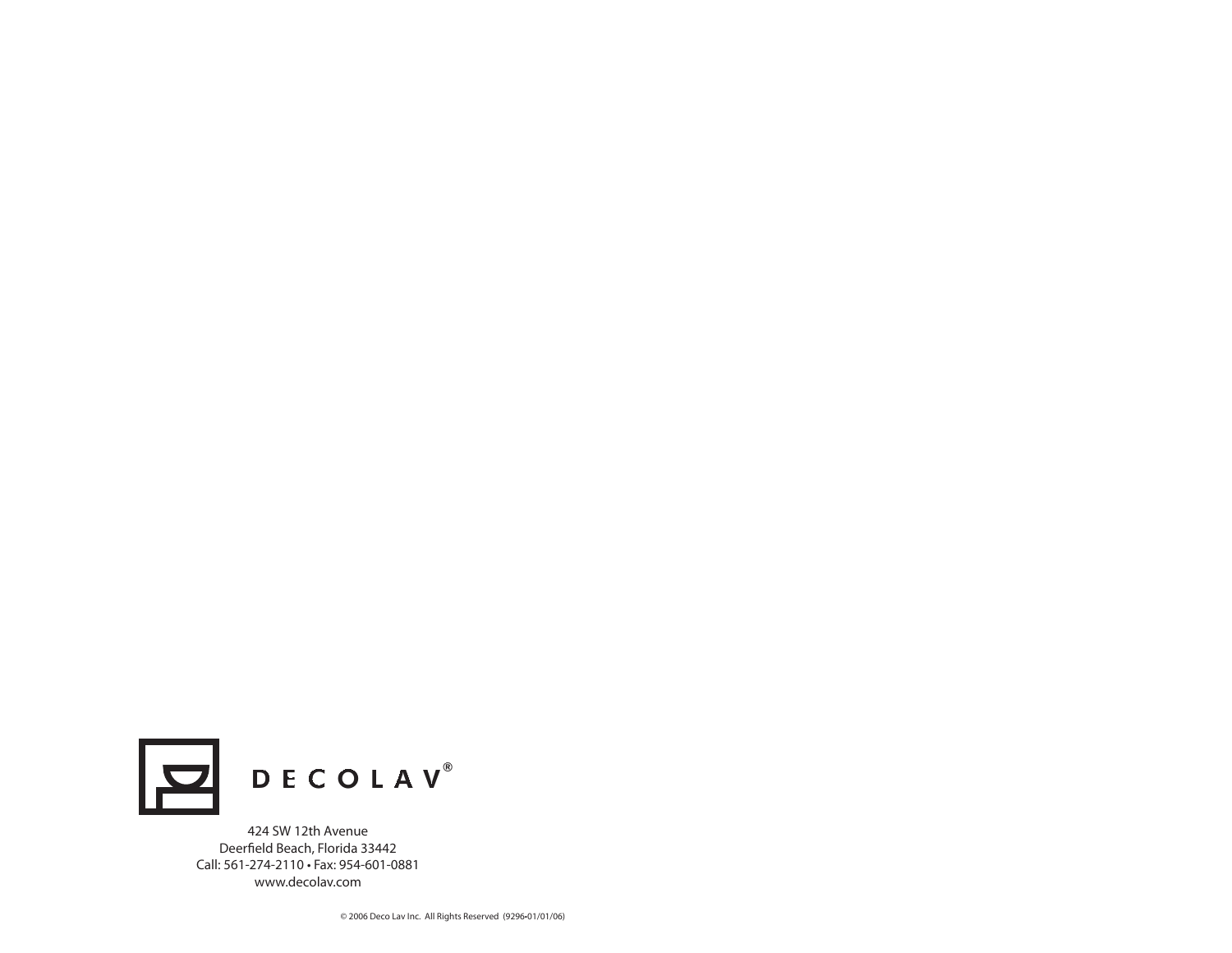DECOLAV<sup>®</sup>

### **9296 SERIES**

### DECOLAV LIMITED LIFETIME WARRANTY

Any Deco Lav, Inc. ("DECOLAV") product(s), sold after December 1, 2010, will be warranted to the original end consumer to be free of true defects in material and workmanship during normal residential use for as long as the consumer owns his or her home subject to the following:

- Proof of purchase (original sales receipt) from the original end consumer must be made available to DECOLAV for all warranty claims.
- The person claiming a warranty issue must be able to establish original purchase and installation of the product.
- Authorized DECOLAV personnel have inspected the product(s) and determined the product(s) to have true manufacturing defect(s) (unless other arrangements satisfactory to DECOLAV have been agreed upon).
- Such product(s) are returned to DECOLAV (unless other arrangements satisfactory to DECOLAV have been agreed upon).
- The product must have been purchased, directly or indirectly, through an authorized DECOLAV reseller.

This limited warranty is non-transferable and applies only to the original end consumer and to the original installation of the product. This limited warranty is void if the product has been moved from its initial installation site or if ownership of the product has changed. DECOLAV's product are produced from natural raw materials and there may be a slight color variance from product appearing in catalogs, brochures, web-sites, or product samples, or prior production. These are not examples of manufacturing defects and will not be covered under this warranty.

This limited warranty does not cover any mechanical pieces of any DECOLAV product. These mechanical pieces will be covered under a One Year Warranty, with all other terms of this warranty applying except duration. This limited warranty does not cover the finish, color or plating of any DE-COLAV product. The finish, color or plating of any product will be covered under a One Year Warranty, with all other terms of this warranty applying exception duration.

If this product is used commercially or installed outside of North America, DECOLAV warrants the product to be free from defects in material and workmanship for one (1) year from the date of installation with all other terms of this warranty applying except duration.

THIS LIMITED WARRANTY DOES NOT COVER ANY DAMAGES CAUSED BY SHIPPING, MISUSE, ABUSE, ACCIDENTS, NEGLECT, UNAUTHORIZED REPAIRS OR ALTERATIONS, MODIFICATIONS, USE OF OTHER THAN GENUINE DECOLAV REPLACEMENT PARTS, DIRT, LIME SCALE, AND OTHER MINERALS, SCUFFS AND SCRATCHES, EXPOSURE TO MARINE AREAS, ABNORMAL USAGE, AND NORMAL WEAR AND TEAR. ANY IMPROPER INSTALLATION, IMPROPER MAINTENANCE, IMPROPER HANDLING, IMPROPER AND CONTRARY USES, IMPROPER CARE AND CLEANING AND ALL ACTS BEYOND DECOLAV's CON-TROL WILL VOID THIS LIMITED WARRANTY

This limited warranty does not apply to local building code compliance. Since local building codes vary considerably, the original end consumer of the product(s) should check with a local building or plumbing contractor to ensure local code compliance prior to installation.

If you believe that you have a valid warranty claim, contact your Home Center, Dealer, Plumbing Contractor or E-tailer. Please be sure to provide all pertinent information regarding your claim, including a complete description of the problem, the product, model number, the date the product was purchased, from whom the product was purchased and the installation date and location. Also be sure to provide a copy of your original purchase invoice. For other questions, please write to us at: Deco Lav, Inc., Attn. Returns Processing, 314 S. Chimney Rock Road, Greensboro, NC 27409.

Upon satisfaction of each of the foregoing conditions and requirements, DECOLAV shall, at its option, either repair or replace the defective product. DECOLAV shall return any product repaired or replaced under this limited warranty to the original end consumer transportation prepaid. All Closeout/ Discontinued product(s), at time of a valid warranty claim, will either be repaired or replaced with a comparable item. DECOLAV's option to repair or replace the product under this limited warranty does not cover any cost of labor to remove or install the DECOLAV product, usage and delay time, or other costs of removal or installation whatsoever. IN NO EVENT WILL DECOLAV BE LIABLE FOR THE COST OF REPAIR OR REPLACEMENT OF ANY INSTALLATION MATERIALS, INCLUDING BUT NOT LIMITED TO, COUNTERTOPS, TILES, MARBLE, GRANITE, ETC.

THIS LIMITED WARRANTY DOES NOT COVER ANY LIABILITY FOR CONSEQUENTIAL OR INCIDENTAL DAMAGES, ALL OF WHICH ARE HEREBY EXPRESSLY DISCLAIMED, OR THE EXTENSION BEYOND THE DURATION OF THIS LIMITED WARRANTY. Some states do not allow the exclusion or limitation of incidental or consequential damages, so the above limitation or exclusion may not apply to you.

#### THE WARRANTIES HEREIN:

- ARE EXCLUSIVE AND STATED IN LIEU OF ALL OTHER WARRANTIES, WHETHER EXPRESS, STATUTORY, OR IMPLIED, INCLUDING BUT NOT LIMITED TO THE WARRANTIES OF MERCHANTABILITY AND FITNESS FOR AN INTENDED PURPOSE, ALL OF WHICH ARE HEREBY EXPRESSLY DISCLAIMED.
- NEITHER ASSUME NOR AUTHORIZE ORIGINAL END CONSUMER NOR ANY OTHER PARTY TO ASSUME ANY OTHER LIABILITIES IN CONNECTION WITH THE MANUFACTURE OR SALE OF THE PRODUCT.
- ARE SUBJECT TO THE LIMITATIONS ON DAMAGES AS SET FORTH ABOVE.



# 9296 SERIES

### Grid Drain

#### ROUGHING-IN DIMENSIONS - INSTALLATION INSTRUCTIONS



- Without Overflow
- Engineered to meet or exceed ASME A112.18.2 Standards

Drain

**Lavatory** 

Black Washer

Drain Nut Tailpiece

Hard Washer

Black Washer

- Install Lavatory according to manufacturer's provided installation instructions.
- Remove Drain Nut, Black Washer and Hard Washer from Drain.
- Insert Black Washer and Drain into drain hole of Lavatory as shown.
- Apply Teflon to the exposed male Countertop threading of Drain.
- Place Hard Washer and Rubber washer over the exposed male threading of Drain.
- Thread Drain Nut onto Drain.
- NOTE: DO NOT OVERTIGHTEN DRAIN!
- If needed, trim off excess Tailpiece for appropriate length.
- Apply Teflon to exposed male threading of Tailpiece and tighten.
- Install waste system.
- Check for leakage.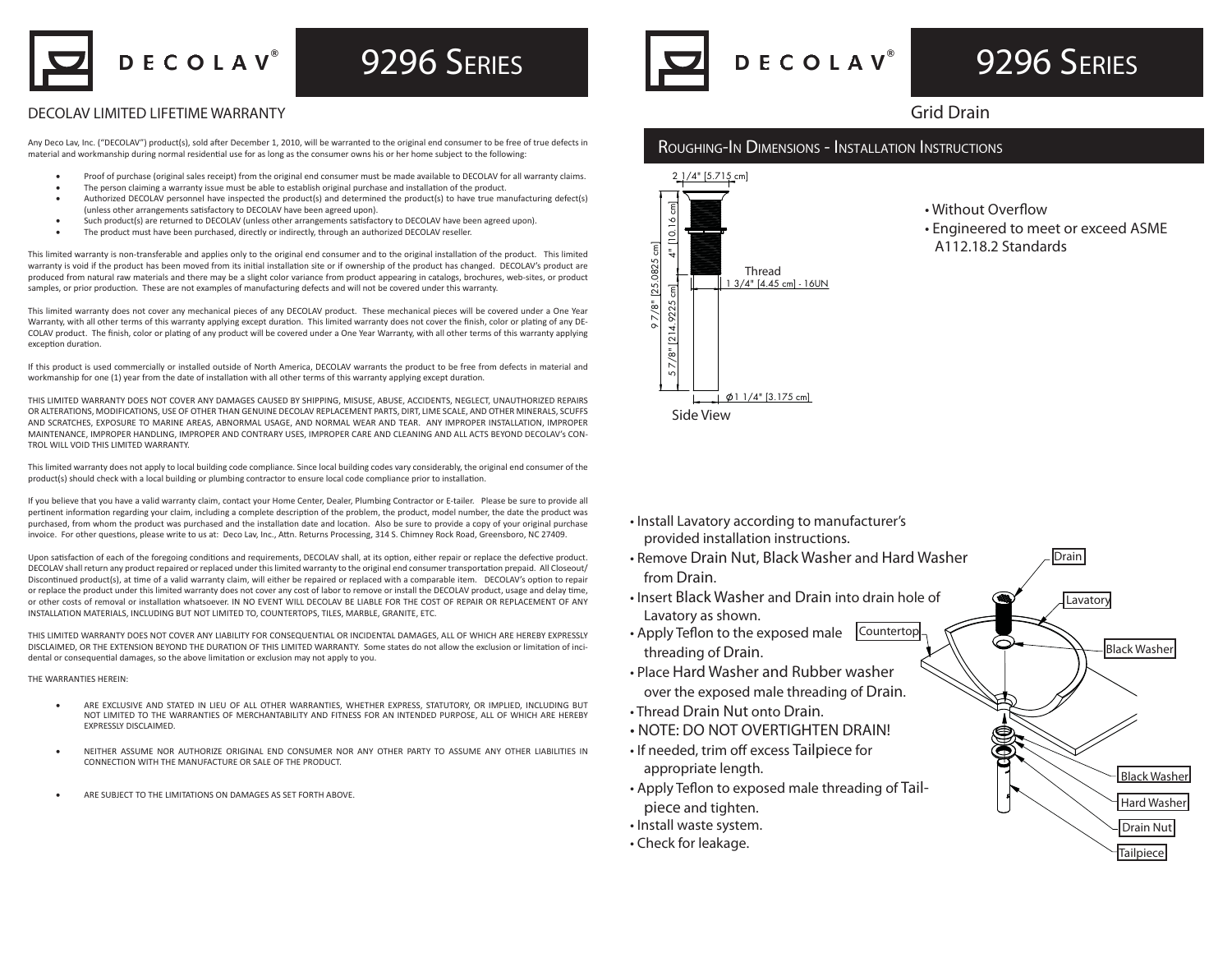

# $\mathsf D$  E C O L A V $^\circ$

## **SERIE 9296**

#### Garantía limitada de por vida

Cualquier Lav Deco, Inc. ("DECOLAV") producto (s), que se vende a partir de diciembre 1 de 2010, se garantiza que el consumidor final original de estar libres de defectos de cierto en los materiales y fabricación durante el uso normal residencial, siempre y cuando el consumidor posee objeto su casa a lo siguiente:

• Prueba de compra (recibo de compra original) del comprador original debe ser puesto a disposición de DECOLAV para todos los reclamos.

- La persona que invoque un asunto de la garantía debe ser capaz de establecer compra e instalación del producto.
- El personal autorizado de DECOLAV han inspeccionado el producto (s) y verifi ca que el producto (s) que presenta defectos de fabricación (s) (a menos que otros arreglos satisfactorios para DECOLAV se han acordado).
- El producto (s) se volvió a DECOLAV (menos que otros arreglos satisfactorios para DECOLAV se han acordado).
- El producto debe haber sido adquirido, directa o indirectamente, a través de un distribuidor autorizado de DECOLAV.

Esta garantía limitada no es transferible y se aplica sólo al consumidor final original y la instalación original del producto. Esta garantía limitada es nula si el producto ha sido movido de su lugar de instalación inicial o si la propiedad del producto ha cambiado. producto DECOLAV son producidos a partir de materias primas naturales y puede haber una leve variación de color de productos que aparecen en los catálogos, folletos, sitios web, o muestras de productos, o la producción anterior. Estos no son ejemplos de defectos de fabricación y no estarán cubiertos por esta garantía.

Esta garantía limitada no cubre cualquier pieza mecánica de ningún producto DECOLAV. Las partes mecánicas serán cubiertas por una garantía de un año, con todos los demás términos de esta garantía, excepto la duración. Esta garantía limitada no cubre el acabado, el color o la galjanoplastia de cualquier producto DECOLAV. El acabado, el color o la galjanoplastia de cualquier producto estará cubierto por una garantía de un año con todos los demás términos de esta garantía, la duración excepción.

Si este producto es utilizado comercialmente o instalado garantiza DECOLAV fuera de América del Norte, el producto está libre de defectos en materiales y mano de obra por un (1) año a partir de la fecha de instalación con todos los demás términos de esta garantía, excepto la duración.

ESTA GARANTÍA NO CUBRE LOS DAÑOS CAUSADOS POR envío, uso incorrecto, abuso, accidentes, negligencia, reparaciones no autorizadas o alteraciones, modificaciones, uso de otras piezas distintas a DECOLAV REEMPLAZO, TIERRA, EL SARRO y otros minerales, roces y arañazos, EXPOSICIÓN a las áreas marinas, uso anormal, y el desgaste y deterioro normal. Los defectos de instalación, mantenimiento inadecuado, manipulación incorrecta, uso indebido Y CONTRARIO, cuidado y limpieza inadecuados y todos los actos FUERA DEL CONTROL DECOLAV de ANULARÁ ESTA GARANTÍA LIMITADA.

Esta garantía limitada no se aplica al cumplimiento de normas de construcción locales. Dado que los códigos de construcción locales varían considerablemente, el comprador original del producto (s) deben consultar a un edificio de locales o contratista de plomería para garantizar el cumplimiento del código local antes de la instalación.

Si usted cree que usted tiene una reclamación válida, comuníquese con su distribuidor, contratista de plomería o minorista electrónico. Por favor, asegúrese de proporcionar toda la información pertinente a su reclamación, incluyendo una descripción completa del problema, producto, número de modelo, la fecha de compra del producto, de quien se compró el producto y la fecha de instalación y ubicación. También, asegúrese de proporcionar una copia de su factura de compra original. Para otras preguntas, por favor escríbanos a: Deco Lav, Inc., Attn. Procesamiento de Planillas, 314 S. carretera Chimney Rock, Greensboro, NC 27409.

A la satisfacción de cada una de las anteriores condiciones y requisitos, DECOLAV, a su elección, reparará o reemplazará el producto defectuoso. DECOLAV devolverá el producto reparado o reemplazado bajo esta garantía limitada, al comprador original de prepago. Cierre todas las / los productos descatalogados (s), en el momento de una reclamación válida, será reparado o reemplazado por un artículo similar. DECOLAV opción de reparar o reemplazar el producto bajo esta garantía limitada no cubre los costos de mano de obra para retirar o instalar el producto DECOLAV, el uso y el tiempo de retardo, u otros costos de desinstalación o instalación alguna. EN NINGÚN CASO DECOLAV SERÁN RESPONSABLES POR EL COSTO DE REPARACIÓN O REEMPLAZO DE LOS MATERIALES DE INSTALACIÓN, INCLUYENDO PERO NO LIMITADO A, encimeras, baldosas, mármol, granito, etc.

ESTA GARANTÍA NO CUBRE LA RESPONSABILIDAD POR DAÑOS DERIVADOS O INCIDENTAL DE TODOS LOS QUE QUEDAN EXPRESAMENTE RENUNCIA O LA AMPLIACIÓN MÁS ALLÁ DE LA DURACIÓN DE ESTA GARANTÍA LIMITADA. Algunos estados no permiten la exclusión o limitación de daños incidentales o consecuentes, de modo que la limitación o exclusión puede no aplicarse a usted.

#### LAS GARANTÍAS AQUÍ:

• SON EXCLUSIVAS Y EN LUGAR DE CUALQUIER OTRA GARANTÍA, YA SEA EXPRESA, LEGAL O IMPLÍCITAS, INCLUYENDO PERO NO LIMITADO A LAS GARANTÍAS DE COMERCIALIZACIÓN Y APTITUD PARA UN FIN DETERMINADO, A LAS QUE QUEDAN EXPRESAMENTE RENUNCIA.

• Ni aceptamos ni autorizamos a CONSUMIDOR FINAL NI NINGUNA OTRA PARTE PARA ASUMIR NINGUNA OTRA RESPONSABILIDAD EN RELACIÓN CON LA FABRICACIÓN O VENTA DE LOS PRODUCTOS.



# **SERIE 9296**

### Desagüe de rejilla

### MEDIDA APROXIMADA - INSTRUCCIONES DE INSTALACIÓN



- Sin capacidad excesiva
- Dirigido para encontrar o exceder Estándares de ASME A112.18.2

• Instalación de lavamanos de acuerdo con el fabricante

siempre las instrucciones de instalación.

- Quite la tuerca de drenaje, Lavadora Negro y la arandela de disco duro de drenaje. Desagüe
- Inserte la arandela de Negro y drenaje en el orificio de drenaje de Lavabo como se muestra.
- Aplicar teflón a la rosca macho expuestas de drenaje.
- Coloque la arandela y arandela de goma dura en los varones expuestos roscado de drenaje.
- Tema de drenaje en la tuerca de drenaje.
- NOTA: NO APRIETE DE DRENAJE!
- Si es necesario, recorte el exceso de Colilla
- longitud adecuada.
- Aplicar teflón para varones expuestos roscado de niple y válvula de ajuste.
- Instale el sistema de residuos.
- Compruebe si hay fugas.



Tuerca del

vertical